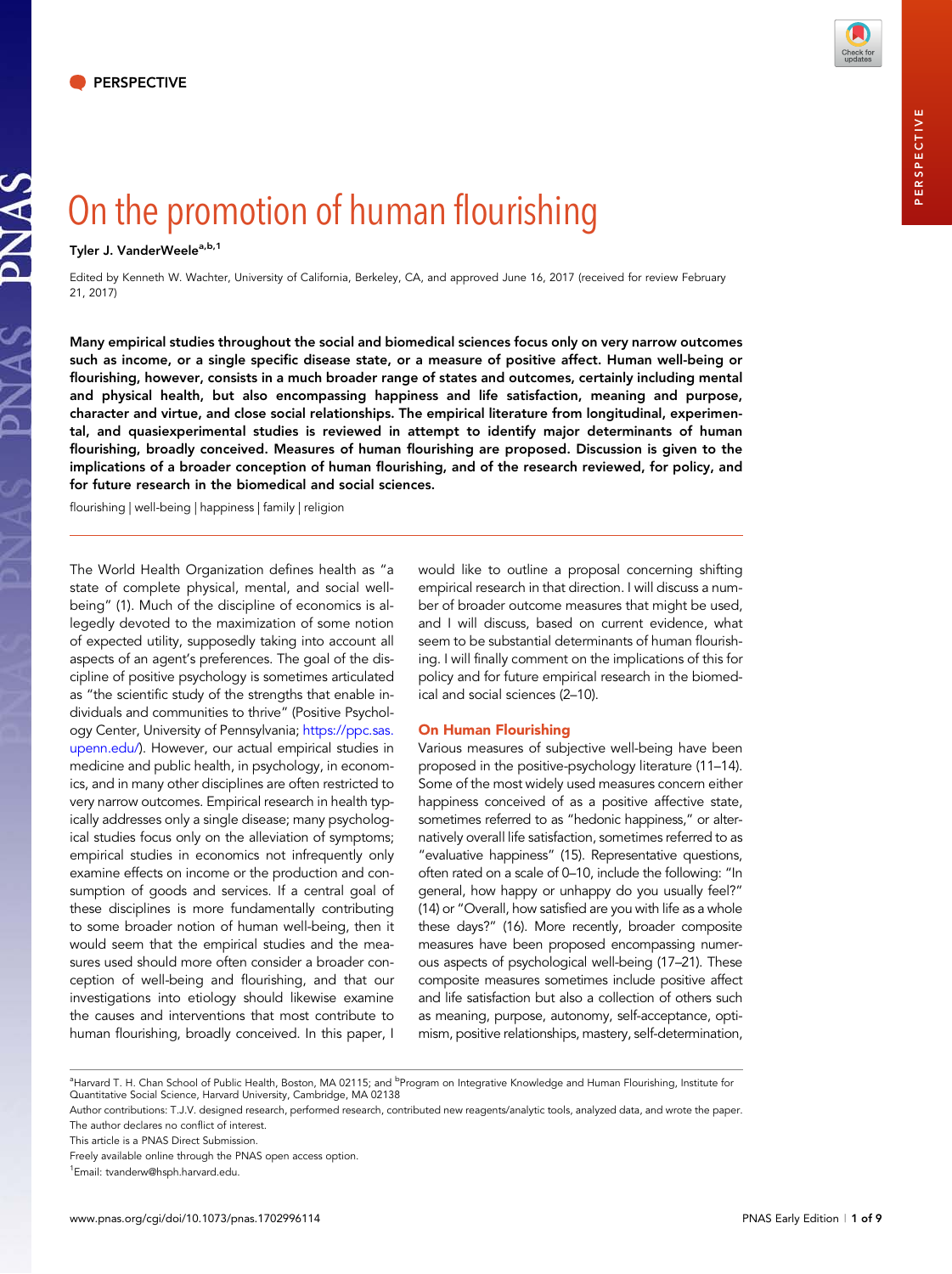resilience, personal growth, vitality, engagement, and self-esteem. Different measures combine different subsets of these various attributes. These broader composite measures or certain items of these broader measures are sometimes referred to as measures of "eudaimonic" happiness or well-being (15). As measures of psychological well-being, many of these may be reasonable. However, there are long-standing traditions that suggest that flourishing consists of something more than one's mental state and how one feels about various aspects of life.

Notably absent from most of these lists is, for example, virtue. However, in the philosophical literature, arguments have been put forward that virtue is a central component of flourishing; Aristotle argued that happiness is attained by action in accord with virtue (22). There is a tradition in philosophy of the cardinal virtues: that at the foundation of all of the moral virtues and character strengths lie four fundamental virtues upon which all others depend. These four are sometimes referred to as: prudence or practical wisdom; justice; fortitude or courage; and temperance or moderation (23). Perhaps aspects of fortitude are touched upon in "resilience"; perhaps aspects of temperance in "self-determination", but what of justice or wisdom? A focus on purely psychological aspects of life misses these.

Also notably absent from the aforementioned list of aspects of psychological flourishing is health. However, health is arguably central to a person's sense of wholeness and well-being. Possibly some of the reason health is excluded is so as to be able to examine relationships between positive psychological states and subsequent physical health, and indeed there is a reasonably wellestablished literature that has done this (24–26). Composite measures of psychological well-being might indeed be better predictors of subsequent health than simply using life satisfaction. However, if what is of principal interest is an overall assessment of complete well-being, or flourishing, then health should arguably be included.

Moreover, even if we were to restrict consideration to an assessment of psychological well-being, it is not clear why the composite measures of psychological well-being are preferable to overall self-assessed life satisfaction, as a fundamental assessment for tracking the progress of life. The life satisfaction measure allows an individual to weight the various components of psychological well-being, and other aspects of life, as he or she sees fit. Must one include all of the psychological states above? Someone might not want to give much weight to optimism on the grounds that those who are overly optimistic may be more likely to have a distorted view of reality (27–29). Someone might likewise not want to give much weight to "self-acceptance" because excessive selfacceptance might hinder growth in virtue or character. Life satisfaction measures, in which an individual weights the various aspects of their life as they see fit, might thus be a better summary of psychological well-being.

However, life satisfaction or psychological well-being do not capture all that we would ordinarily mean by flourishing. That flourishing is yet broader seems clear from the possibility that a person may feel satisfied with life, and yet be utterly depraved, or without meaningful social relationships, or entirely dependent upon narcotics. Would we say such persons are flourishing? Something beyond psychology seems to be in view with flourishing. If some notion of flourishing is ultimately of interest, then health itself, along with psychological well-being, and virtue, would all seem to be central components.

Flourishing itself might be understood as a state in which all aspects of a person's life are good. We might also refer to such a state as complete human well-being, which is again arguably a broader concept than psychological well-being. Conceptions of what constitutes flourishing will be numerous and views on the concept will differ. However, I would argue that, regardless of the particulars of different understandings, most would concur that flourishing, however conceived, would, at the very least, require doing or being well in the following five broad domains of human life: (i) happiness and life satisfaction; (ii) health, both mental and physical; (iii) meaning and purpose; (iv) character and virtue; and (v) close social relationships. All are arguably at least a part of what we mean by flourishing. Each of these domains arguably also satisfies the following two criteria: (i) Each domain is generally viewed as an end in itself, and (ii) each domain is nearly universally desired. I would suggest that these two criteria—of being ends and being universally desired—may be useful guides in decisions concerning the domains that should be included in national surveys and polls to assess flourishing.

If, however, we think about flourishing not only as a momentary state but also as something that is sustained over time, then one might also argue that a state of flourishing should be such that resources, financial and otherwise, are sufficiently stable so that what is going well in each of these five domains is likely to continue into the future for some time to come. Financial and material stability would generally not be viewed as ends in themselves but may be important in the preservation of those goods that are their own ends. For flourishing over time, it might thus also be good to assess financial and material stability as well. I would in no way claim that these domains above entirely characterize flourishing. Someone who is religious for example would almost certainly include some notion of communion with God or the transcendent within what is meant by flourishing. I would only argue here that, whatever else flourishing might consist in, these five domains above would also be included, and thus these five domains above may provide some common ground for discussion.

The measurement of well-being in each of these domains is in no way straightforward. Each has a large literature devoted to it (12, 13, 15, 16, 30–33). There will be no perfect measures. However, to make progress, some summary measure seems better than none at all (34). There are of course numerous existing composite measures of psychological well-being (17–21), and some might argue that these should be adequate; but, as noted above, these generally do not capture broader components of flourishing such as health, and often also do not assess virtue. I have, in the Appendix: Flourishing Measures, proposed two summary measures. The first measure includes questions on each of these five domains described above; the second measure, in addition to these five domains, also includes questions on having sufficient stability and financial resources so that flourishing is likely to continue. The former measure is perhaps conceptually more satisfactory as a measure of flourishing, at a given point in time, as each of the domains arguably constitutes its own end. The latter measure, which includes financial and other resources, may be the better measure in practice as it will likely indicate flourishing over a longer stretch of time. For these proposed measures, I have selected two questions in each of these five, or six, domains based principally on prior measures that have some empirical validation and are already used with some frequency in the literature (14, 16, 30, 31, 34–36).

There is of course a certain arbitrary element in the selection of questions and, in some of these domains, such as virtue or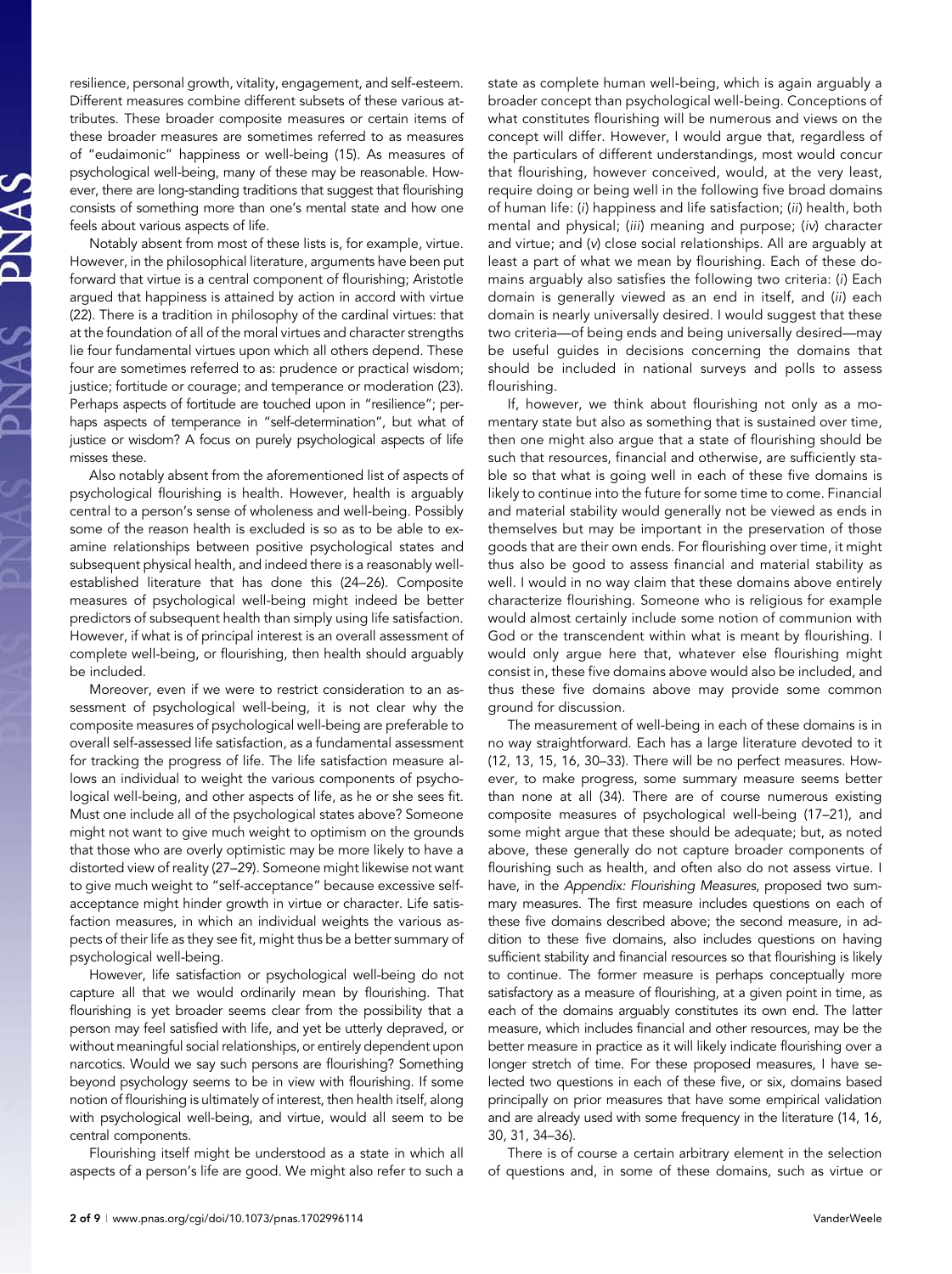meaning, considerable work remains to be done on measure development and validation. An attempt was, however, made to select these questions on principled grounds. It seemed good, whenever possible, to make use of questions that are already being frequently used in surveys, polls, and past research, so as to facilitate comparison when used for evaluative or research purposes. Often these questions used in prior surveys had been subject to some degree of prior empirical validation. Thus, the questions on life satisfaction, positive affect, mental and physical health, and meaningful activities were selected as those already used by the Organisation for Economic Co-operation and Development (16), the United Kingdom (34), US General Survey (35), the World Mental Health Composite International Diagnostic Interview (36), and many others. The questions on close social relationships which likewise have been asked regarding prior research, were taken from the Campaign to End Loneliness measure (31). Only the items on character and virtue are entirely newly proposed here, because, although several multiitem measures of specific virtues have been developed (32), there appears to be essentially no literature on more global single-item virtue measures. Any attempt at such assessment is of course only going to be partially adequate. Of the two character–virtue questions in Appendix: Flourishing Measures, the first is intended to provide some assessment of prudence and justice, and the second of fortitude and temperance. I would propose, with no clear way of weighting across domains, to simply sum the scores of each. This too is, of course, not entirely adequate, as, for example, financial resources may play a more important role at levels below the poverty line than in higher ranges. I in no way view this as being the best possible measure, but see it rather as a proposal that might be used until something more satisfactory emerges. The measurement of flourishing using the various domains above could also of course be carried out with alternative or additional questions.

Undoubtedly, the components will be correlated. Mental health is known to be correlated with happiness and life satisfaction (8, 9, 15); a life lived in the pursuit of virtue is likely to give rise to a strong sense of purpose, etc. Nevertheless, the components, although correlated, are still arguably conceptually distinct. Someone, for example, may have a strong sense of purpose, but pursue means that he or she knows to be morally suspect to attain their ends. The components then do arguably assess distinct aspects of flourishing. Further empirical work will be necessary to assess the correlations between the components, and the psychometric properties of the flourishing measures; and the ultimate utility and coherence of the proposal will only be possible to judge positively if it also proves useful empirically in understanding the determinants of flourishing.

Certainly, when feasible, more specific multiitem measures within each of these domains could also be used in research that aims to better understand human flourishing (12, 13, 30–33). Again, single-item measures of constructs like meaning, purpose, and virtue are certainly not entirely satisfactory, and considerable work on measurement in these domains still needs to be carried out. However, the insertion of even single-item measures into surveys or cohort studies can often be leveraged for tremendous benefit in subsequent research studies. My primary purpose in this paper, however, is not principally measurement, but to promote the use of a broader range of outcomes related to flourishing in medicine, public health, psychology, and social science research and to consider what major pathways to flourishing, broadly conceived, may be. It is to this latter topic that we now turn.

# Prominent Pathways to Human Flourishing

The public health impact of an exposure is often assessed as a function of (i) how common the exposure is, that is to say, its prevalence, and (ii) the size of its effect. If our focus is to be the uncovering of important pathways to flourishing, one would thus want to focus on aspects of human life that have relatively large effects on each of the five or six domains described above and that are common. From my reading of the empirical literature on these topics, and the suggestions and comments of others (37), I would like to propose here that four major pathways are both relatively common and have reasonably sizeable effects on each of the aforementioned domains of flourishing. The four pathways, which I will subsequently discuss, are family, work, education, and religious community. In what follows, I will review the empirical evidence for each concerning their prevalence and their contributions to the various domains of flourishing. The review of the empirical evidence for how each pathway contributes to each domain of flourishing will be restricted to longitudinal, experimental, and quasiexperimental data and designs. Cross-sectional studies will not be considered. Certainly, there are numerous prior reviews of the correlates of subjective well-being ([https://ppc.sas.](https://ppc.sas.upenn.edu/) [upenn.edu/\)](https://ppc.sas.upenn.edu/) (8, 9). However, many reviews on this topic do not clearly differentiate, when summarizing the evidence, between cross-sectional and longitudinal studies, and, in many of these areas, cross-sectional studies constitute the vast majority of the literature. In evaluating evidence for causality, this is problematic, because, for many of these pathways and domains, there is likely to be feedback, with effects in both directions. Cross-sectional designs then cannot in general provide evidence for causality. For example, although religious community may protect against subsequent depression, it is also the case that those who become depressed are more likely to stop participating in religious community (38). Likewise, although it may be the case that marriage makes people happier, it is also the case that happy people are more likely to marry (39). Without longitudinal data, assessing the direction of causality is generally not possible. Ideally, for longitudinal studies to provide evidence for causality, control for prior levels of the outcome under consideration should be made and changes in the exposures being studied should be examined so as to obtain more reliable causal inferences (40).

Some of evidence for the effects of each of the four pathways on the flourishing domains is summarized in Fig. 1. Each arrow on this graph is accompanied by a series of references. These references provide evidence from either longitudinal studies with good confounding control, or from randomized trials or quasiexperimental designs, for the corresponding effects. Relations among the pathways themselves, and among the flourishing domains themselves, are not here represented. Each of the five or six domains of flourishing is also likely to have effects on the others. Understanding these too is an important area of empirical research, and considerable progress has been made in studying these relationships as well, for example, how positive affect, life satisfaction, and purpose in life might affect physical health (24– 26). Although considerable progress has been made in understanding these relations, much empirical work with longitudinal designs still needs to be done. Our focus here, however, will be on the effects of each of the pathways on the various flourishing domains. However, again, the relations between the pathways and between flourishing domains themselves, and the relevant mechanisms governing these relations, will continue to be important areas of research.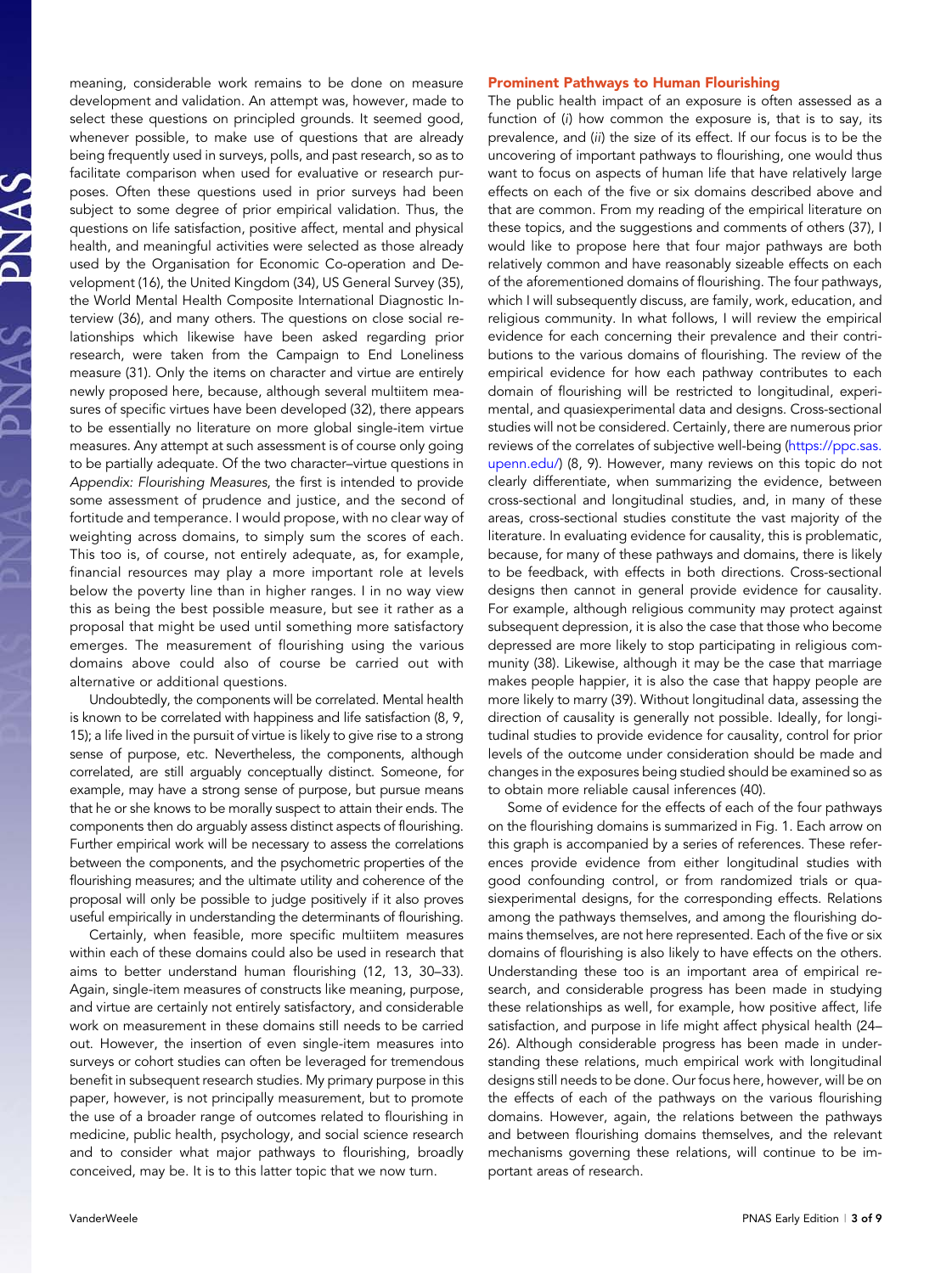

Fig. 1. Diagram relating pathways to various human flourishing outcomes (with references).

The four pathways that will be considered here—family, work, education, and religious community—are not intended to be exhaustive with respect to major determinants of flourishing. There are of course other pathways—engagement with the arts, for example that may contribute substantially to a person's life across the various flourishing domains, but for which regular participation is perhaps not as widespread. Likewise, other forms of community involvement, beyond that found in religious institutions, may positively affect the various flourishing domains, but, in today's society at least, such participation likewise does not seem particularly common (41). The four pathways upon which I will focus here are common and, as we will see, have powerful effects across the domains of flourishing. The argument here is not that, for any individual, all four must be present for flourishing. Nor is the argument that these four are exhaustive. Rather, it is that these four pathways are important, and common, and that if efforts were made to support, improve, and promote participation in these pathways, the consequences for human flourishing would be substantial.

Let us begin with family. Although not universal, the vast majority of children grow up in some type of family context. Moreover, although marriage rates have been declining, marriage continues to be a very common phenomena with ∼80% of Americans aged 25 and older, at some point in time, having been married (42) and thereby having formed a family structure beyond their family of origin. Participation in family life is thus a very common experience. The effects of family life, and of marriage, are profound. The vast majority of studies on marriage and happiness or life satisfaction are cross-sectional. However, the existing longitudinal studies indicate, like the cross-sectional studies, that marriage is associated with higher life satisfaction (39, 43) and greater affective happiness (44). Evidence moreover suggests that marriage is associated with better mental health, physical health, and longevity, even controlling for baseline health (45–55). Concerning character and virtue, although understudied and current outcome measures are inadequate, there is longitudinal evidence that marriage is associated with higher level of personal growth (44), and with a reduction in crime for those at high risk (56). It is also associated with higher levels of meaning and purpose in life (44). Marriage is moreover associated longitudinally with higher levels of positive relationships with others, higher levels of perceived social support, and lower levels of loneliness (44, 57). Marriage likewise tends to be associated with better financial outcomes, even controlling for baseline financial status and education (45).

Conversely, divorce is associated longitudinally with poorer mental and physical health outcomes, even controlling for baseline health (44, 49, 51, 52, 55, 58–60), lower levels of happiness and life satisfaction (44, 61), lower levels of meaning and purpose in life (44), lower levels of positive relations with others (44), poorer relationships between children and parents (62), and greater levels of poverty for both children and mothers (45).

Marriage also has profound effects on the lives of children. Children within, rather than outside of, marriage are more likely to have better mental and physical health, to be happier in childhood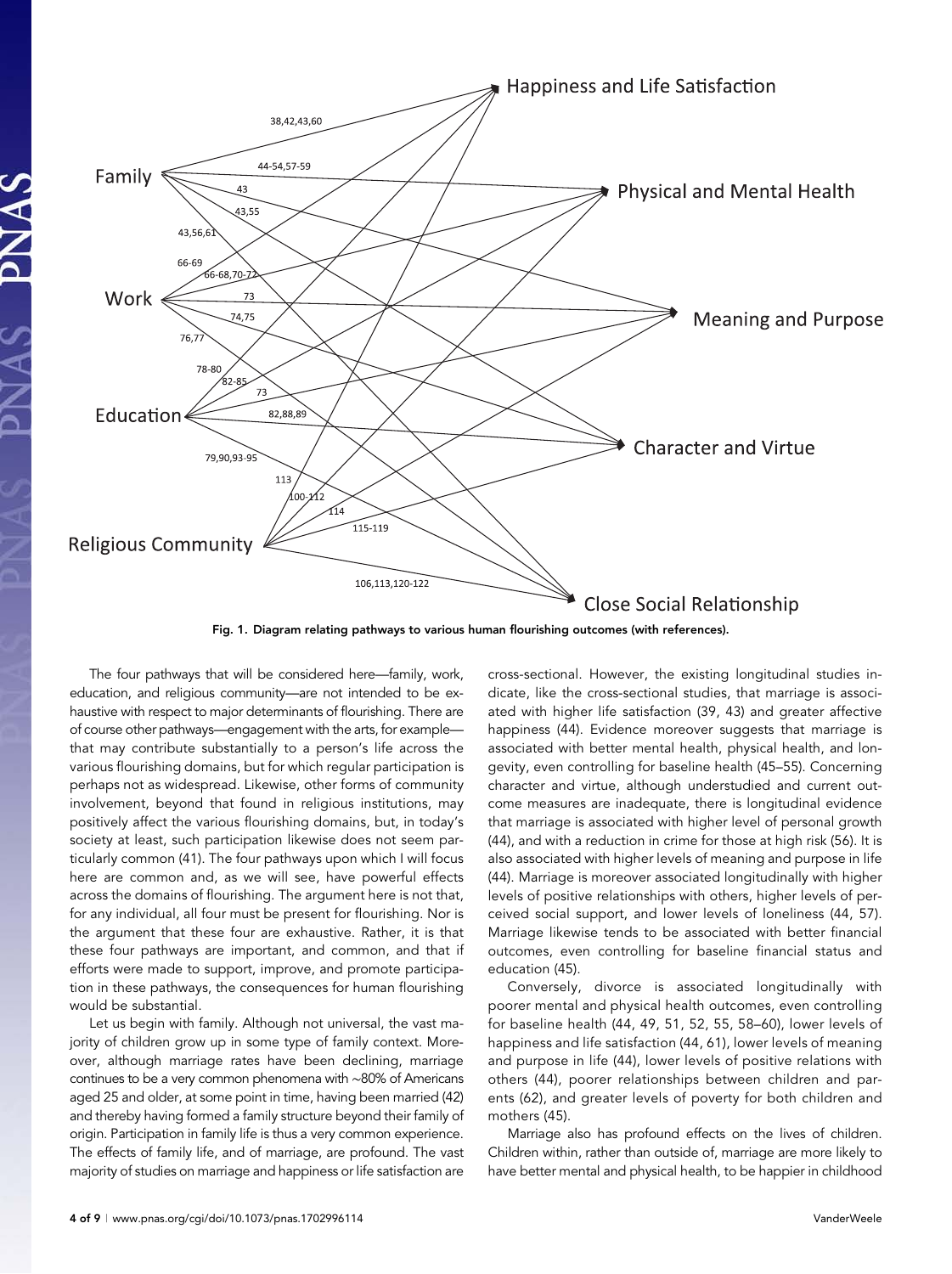and later in life, are less likely to engage in delinquent and criminal behaviors, are more likely to have better relationships with their parents, and are themselves less likely to later divorce (45, 47, 57, 63–65).

The effects of marriage on health, happiness and life satisfaction, meaning and purpose, character and virtue, close social relationships, and financial stability are thus profound. Divorce, in contrast, has adverse effects on all of these outcomes. Although there may be instances in which tensions between married partners seem irreconcilable, the evidence on marriage and divorce suggests that, if interventions were perhaps available earlier in the relationship, when problems first began to develop, the consequences for the flourishing of both the spouses and their children could be substantial. We will return to this point below. Marriage and family thus appear to be an important pathway to flourishing.

We will now consider work and employment as pathways to flourishing. Approximately 81% of the US civilian noninstitutionalized population aged 25–54 is employed, including about 88% of men and 73% of women (66). Relatively high proportions, for both genders, thus have some form of employment; moreover, the effects of employment on a number of outcomes are fairly pronounced. Metaanalyses suggest that those who are employed have higher levels of life satisfaction and of family or marital satisfaction, and better mental and physical health (67, 68). Longitudinal studies also indicate that reemployment of the unemployed results in improvement in life satisfaction, and in self-reported physical health and mental health, and further indicates that loss of a job results in reductions in mental health and in life satisfaction (67–71). Interventions to provide employment have been found, in randomized trials, to have effects on quality of life, better mental health, and fewer hospitalizations, even among those with severe mental health problems at baseline (72, 73). There is some evidence that past work and education experiences explain some of the variation in purpose in life (74), but rigorous longitudinal studies are still needed. The relationship between employment and crime is complex and likely bidirectional, because those with criminal records have more difficulty obtaining employment, but there is some, albeit not conclusive, evidence that vocational training programs reduce crime (75, 76). With regard to social relationships, longitudinal studies, and even a randomized trial of a vocational training program, suggest that employment increases the likelihood of marriage (77). Longitudinal studies likewise suggest that unemployment renders divorce more likely for most groups (78). Employment is of course a source of income and financial stability.

Let us turn now to education. Some form of education is of course a near-universal phenomenon, but the extent varies considerably across people and populations. There is reasonably good evidence that higher levels of education are longitudinally associated with higher levels of happiness and life satisfaction (79–81). Although cross-sectional analyses that control for many covariates at once sometimes suggest no association, or even a negative association (80), such analyses typically control for income, employment, and marital status, which may be the primary pathways. Longitudinal analyses that take this temporal ordering into account suggest an effect of education on higher happiness and life satisfaction through these pathways (79, 80). Education is a strong cross-sectional predictor of health (82, 83), but the extent to which this is causal is debated. Although some longitudinal and quasiexperimental designs do indicate a protective effect (83–86), other strong designs suggest that this

effect may be more modest than may have been previously thought, or may not apply to all contexts (83, 87, 88), with possibly a larger effect in the United States than in Europe (83). Concerning virtue and character, there is some evidence from longitudinal studies that education decreases the likelihood of criminal activity and increases the likelihood of voting and of democratic participation (83, 89, 90). There is some evidence that past education and work experiences explain some of the variation in purpose in life (74), but rigorous longitudinal studies are still needed. Higher levels of education are associated with subsequently higher levels of club membership, participation, and social interaction (91). Concerning marriage, there is some evidence that education may delay the timing of first marriage (92, 93) but increases the overall likelihood of marriage (80, 94, 95), and decreases the likelihood of subsequent divorce (96). Education can of course strongly affect subsequent income (97–99).

We will conclude our consideration of the four pathways with religious community. Approximately 84% of the world's population report a religious affiliation (100). Within the United States, 89% believe in God or a universal spirit, 78% consider religion a very important or fairly important part of life, 79% identify with a particular religious group, and 36% report having attended a religious service in the last week (101). Not only is participation substantial, but there is now fairly good evidence that participation in religious community is longitudinally associated with the various domains of flourishing. There is a large literature suggesting that attending religious services is associated with better health (102–104). Although much of the literature is methodologically weak, there are now numerous well-designed longitudinal studies that suggest that regular religious service attendance is associated with greater longevity (105–110), a 30% lower incidence of depression (38, 107, 111), a fivefold lower rate of suicide (112), better survival from cancer, and numerous other outcomes (102, 104). Importantly, the evidence suggests that it is attending religious services, rather than private practices or self-assessed spirituality or religiosity, that is most strongly predictive of health (106, 113). It is the communal form of religious practice that appears to bring about better health outcomes. Numerous studies have also demonstrated an association between attending services and happiness and life satisfaction; almost all of these are cross-sectional, but the existing longitudinal evidence offers confirmation of this and suggests that it may be causal (114). There is likewise some evidence from longitudinal studies that service attendance is associated with greater meaning in life (115). With the relationship between religion and virtue, once again, many of the studies use cross-sectional designs. However, there have been a number of randomized priming experiments suggesting at least short-term effects of religious prompts on prosocial behavior (116). There is longitudinal evidence that those who attend services are subsequently more generous and more civically engaged (117). There is also some experimental evidence that encouragement to prayer increases forgiveness, gratitude, and trust (118–120). Finally, concerning close relationships, there is evidence from longitudinal studies that attending religious services decreases the likelihood of divorce (107, 121, 122), increases the likelihood of subsequently making new friends, and of marrying, and increases social support (107, 114, 123). The effect of religious community, and specifically religious service attendance, on these various aspects of flourishing, is thus substantial.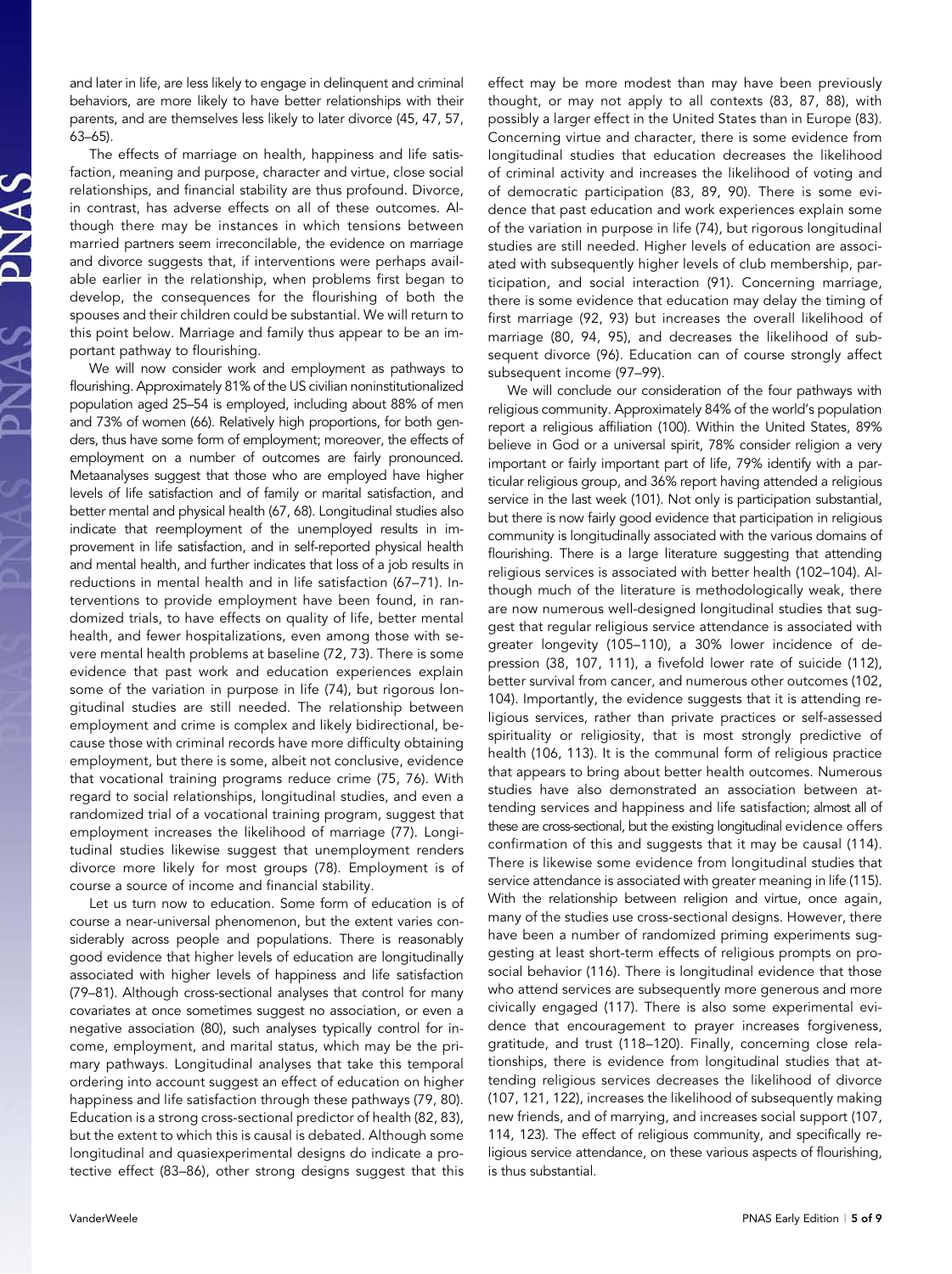### On the Promotion of Human Flourishing

If it is the case that the family, work, education, and religious community are important determinants of various aspects of human flourishing, as indeed they seem to be, then this has profound implications for societal organization and resource allocation. If we desire societal good, broadly construed as human flourishing, and crudely represented by the measures described above, then the structures, policies, laws, and incentives, financial or otherwise, that contribute to family, work, education, and religious community will likely be important ways in which society itself can better flourish.

Policies can be put into place to support marriage; current marriage penalties for the poor embedded within the welfare system should be eliminated (6, 7); resources could be expanded to assist and support those with marital conflict. Randomized trials of certain online marriage support programs have been shown to have important effects on relationship confidence and satisfaction, and on individual functioning and mental health (2), and the potential for outreach of these is considerable. Concerning employment, welfare policy could be structured so as to not disincentivize work. Supportive employment programs could be established for vulnerable populations. Such supportive employment interventions have been found, in randomized trials, to have effects on competitive employment, health, and quality of life, even for mentally ill and homeless populations (3, 4, 72, 73). Education that ensures both adequate school resources and devoted competent teachers, for all students, would of course both contribute toward employment and income (5), as well as also further promote the various domains of flourishing. With respect to religious community as a pathway, society could continue to preserve and promote the tax-exempt status of these organizations so as to facilitate their important contributions. The regular media portrayals of various negative aspects of religion can and should be balanced with the numerous ways, documented above, in which religious community and service attendance promotes health, well-being, and human flourishing. Further discussion of these issues could be included within public health and health care.

With respect to research, if empirical studies are to better promote human flourishing, several implications would seem to follow. First, broad human flourishing outcome measures, rather than just specific disease outcomes, should be the focus of more empirical research studies, and should be incorporated into more designs so as to better understand the causes and determinants of, and interventions to promote, human flourishing. Moreover, outcomes such as meaning and purpose or character and virtue should not simply be viewed as being justified because of their relations with physical health, but also as ends in themselves. Second, it would be good to examine multiple outcomes simultaneously rather than the common practice of only examining single individual outcomes (10). That is not to say that specific outcomes and individual diseases ought to be neglected, but simply that the balance should shift. Third, research resources, both human and financial, would perhaps be better allocated to allow for more of a balance across broader human flourishing outcomes measures, versus more narrow, but still important, specific disease outcomes. A shift along these lines would have important implications for government funding agencies, student dissertation choices, and departmental hiring and promotion decisions. These institutional decisions concerning resource allocation and hiring have profound effects on the content of research and could be better balanced so that more research on broader

aspects of human flourishing takes place. Fourth, it is unfortunate that with topics as important as these, so much of the existing research continues to be with cross-sectional data, which, as noted above, severely compromise our ability to reason about causality or to assess determinants. Incorporation of broader flourishing measures into existing longitudinal cohort studies could help address this, as would greater research funding for these topics. Finally, governments could begin to collect data on broader outcome measures and to track and measure progress not only on gross domestic product but on various other measures of well-being and flourishing (8), including meaning and purpose, and perhaps even character and virtue. Selfreported measures of character and virtue of course have their weaknesses, but there is some evidence that they do bear some relation to other, potentially more objective measures of character (124). Some progress in this regard has already been made. Bhutan rather famously put forward the idea of a Gross National Happiness Index. The Organisation for Economic Co-operation and Development now collects data on measures such as of life satisfaction, health, individual financial security, and meaningful and purposeful activity for each of the participant nations (16). Recently, the United Kingdom began collecting such data on several of these measures in their annual population survey (34). The incorporation of such measures into government surveys can both alter discourse about policy priorities, and also prove useful in research. As noted above, although not entirely adequate, the insertion of even singleitem measures of the flourishing domains into surveys could be leveraged for important research purposes.

The focus of this essay has been on individual pathways to personal flourishing, that is, on decisions or actions an individual might take to flourish. However, a well-functioning government and society, with sufficient material resources, is of course also crucial in sustaining the pathways described above that promote individual flourishing. An efficient and effective government, a wellfunctioning financial system, the absence of corruption, and civic stability are all important in supporting families, work, education, and religious communities in the promotion of individual flourishing; and the study of how more macro- and state-level factors influence individual flourishing is needed as well. However, the relevant effects here are arguably in both directions. The state of government and the policies it undertakes will influence individual flourishing. However, individual health, relationships, life satisfaction, purpose, and, perhaps especially, virtue will likely also contribute to the strengthening of the institutions that allow a society to thrive. A deeper consideration of, focus on, and understanding of outcomes such as purpose, and virtue, moving beyond measures of only income or health, may contribute not only to a broader and more profound individual flourishing, but also to a better functioning society as well.

# Appendix: Flourishing Measures

The "Flourish" measure is obtained by summing the scores from each of the first five domains. The "Secure Flourish" measure is obtained by summing the scores from all six domains including the financial and material stability domain. Each of the questions is assessed on a scale of 0–10.

# Domain 1: Happiness and Life Satisfaction.

Overall, how satisfied are you with life as a whole these days?

 $0 =$  Not Satisfied at All,  $10 =$  Completely Satisfied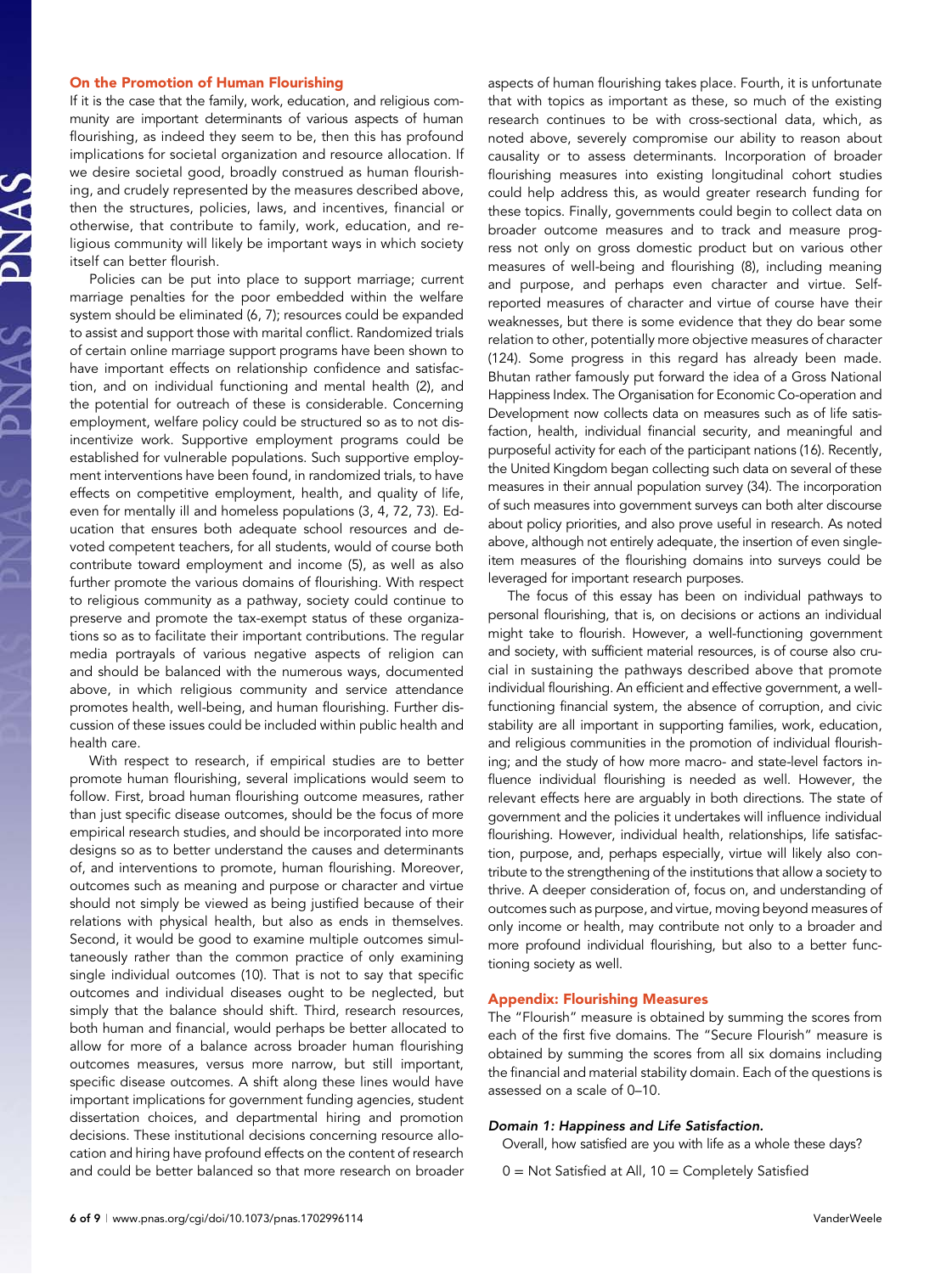| In general, how happy or unhappy do you usually feel?                                                                                | $0 = Not True of Me, 10 = Completely True of Me$                                                                                  |
|--------------------------------------------------------------------------------------------------------------------------------------|-----------------------------------------------------------------------------------------------------------------------------------|
| $0 =$ Extremely Unhappy, $10 =$ Extremely Happy                                                                                      | am always able to give up some happiness now for greater<br>happiness later.                                                      |
| Domain 2: Mental and Physical Health.<br>In general, how would you rate your physical health?                                        | $0 =$ Not True of Me, $10 =$ Completely True of Me                                                                                |
| $0 =$ Poor, $10 =$ Excellent                                                                                                         | Domain 5: Close Social Relationships.<br>am content with my friendships and relationships.                                        |
| How would you rate your overall mental health?                                                                                       |                                                                                                                                   |
| $0 =$ Poor, $10 =$ Excellent                                                                                                         | $0 =$ Strongly Disagree, $10 =$ Strongly Agree                                                                                    |
| Domain 3: Meaning and Purpose.<br>Overall, to what extent do you feel the things you do in your life<br>are worthwhile?              | My relationships are as satisfying as I would want them<br>to be.                                                                 |
|                                                                                                                                      | $0 =$ Strongly Disagree, $10 =$ Strongly Agree                                                                                    |
| $0 =$ Not at All Worthwhile, $10 =$ Completely Worthwhile                                                                            | Domain 6: Financial and Material Stability.<br>How often do you worry about being able to meet normal<br>monthly living expenses? |
| I understand my purpose in life.                                                                                                     |                                                                                                                                   |
| $0 =$ Strongly Disagree, $10 =$ Strongly Agree                                                                                       |                                                                                                                                   |
|                                                                                                                                      | $0 =$ Worry All of the Time, $10 =$ Do Not Ever Worry                                                                             |
| Domain 4: Character and Virtue.<br>always act to promote good in all circumstances, even<br>in difficult and challenging situations. | How often do you worry about safety, food, or housing?                                                                            |
|                                                                                                                                      | $0 =$ Worry All of the Time, $10 =$ Do Not Ever Worry                                                                             |
|                                                                                                                                      |                                                                                                                                   |

- 1 World Health Association (1948) Preamble to the Constitution of the World Health Organization. International Health Conference (World Health Association, New York), Official Records of the World Health Organization, No 2, p 100.
- 2 Doss BD, et al. (2016) A randomized controlled trial of the web-based OurRelationship program: Effects on relationship and individual functioning. J Consult Clin Psychol 84:285–296.
- 3 Kashner TM, et al. (2002) Impact of work therapy on health status among homeless, substance-dependent veterans: A randomized controlled trial. Arch Gen Psychiatry 59:938–944.
- 4 Modini M, et al. (2016) Supported employment for people with severe mental illness: Systematic review and meta-analysis of the international evidence. Br J Psychiatry 209:14–22.
- 5 Chetty R, Friedman J, Rockoff J (2014) Measuring the impacts of teachers II: Teacher value-added and student outcomes in adulthood. Am Econ Rev 104:2633–2679.
- 6 Rand S (2015) The real marriage penalty: How welfare law discourages marriage despite public policy statements to the contrary—and what can be done about it. The University of the District of Columbia Law Review 18:93–143.
- 7 Wilcox WB, Price JP, Rachidi A (2016) Marriage Penalized. Does Social-Welfare Policy Affect Family Formation? (Institute for Family Studies, Charlottesville, VA).
- 8 Diener E (2000) Subjective well-being. The science of happiness and a proposal for a national index. Am Psychol 55:34-43.
- 9 Seligman MEP (2011) Flourish (Atria, New York).
- 10 VanderWeele TJ (2017) Outcome-wide epidemiology. Epidemiology 28:399–402.
- 11 Cantril H (1965) The Pattern of Human Concerns (Rutgers Univ Press, New Brunswick, NJ).
- 12 Diener E, Emmons RA, Larsen RJ, Griffin S (1985) The satisfaction with life scale. J Pers Assess 49:71–75.
- 13 Lyubomirsky S, Lepper HS (1999) A measure of subjective happiness: Preliminary reliability and construct validation. Soc Indic Res 46:137-155.
- 14 Fordyce MW (1988) A review of research on the happiness measures: A sixty second index of happiness and mental health. Soc Indic Res 20:355-381.
- 15 National Research Council (2013) Subjective Well-Being (National Academies Press, Washington, DC).
- 16 OECD (2013) OECD Guidelines on Measuring Subjective Well-Being (OECD Publishing, Paris).
- 17 Ryff CD (1989) Happiness is everything, or is it? Explorations on the meaning of psychological well-being. J Pers Soc Psychol 57:1069-1081.
- 18 Hyde M, Wiggins RD, Higgs P, Blane DB (2003) A measure of quality of life in early old age: The theory, development and properties of a needs satisfaction model (CASP-19). Aging Ment Health 7:186–194.
- 19 Diener E, et al. (2010) New well-being measures: Short scales to assess flourishing and positive and negative feelings. Soc Indic Res 97:143–156.
- 20 Huppert FA, So TTC (2013) Flourishing across Europe: Application of a new conceptual framework for defining well-being. Soc Indic Res 110:837-861.
- 21 Su R, Tay L, Diener E (2014) The development and validation of the comprehensive inventory of thriving (CIT) and the brief inventory of thriving (BIT). Appl Psychol Health Well-Being 6:251–279.
- 22 Aristotle (1925) The Nicomachean Ethics (Oxford University Press, Oxford).
- 23 Pieper J (1966) The Four Cardinal Virtues (University of Notre Dame Press, Notre Dame IN).
- 24 Chida Y, Steptoe A (2008) Positive psychological well-being and mortality: A quantitative review of prospective observational studies. Psychosom Med 70:741–756.
- 25 Cohen R, Bavishi C, Rozanski A (2016) Purpose in life and its relationship to all-cause mortality and cardiovascular events: A meta-analysis. Psychosom Med 78:122–133.
- 26 Zhang Y, Han B (2016) Positive affect and mortality risk in older adults: A meta-analysis. PsyCh J 5:125-138.
- 27 Weinstein ND, Klein WM (1996) Unrealistic optimism: Present and future. J Soc Clin Psychol 15:1-8.
- 28 Dienstag JF (2009) Pessimism: Philosophy, Ethic, Spirit (Princeton Univ Press, Princeton).
- 29 Scruton R (2012) The Uses of Pessimism: And the Danger of False Hope (Oxford Univ Press, Oxford).
- 30 Prawitz AD, et al. (2006) InCharge Financial Distress/Financial Well-Being Scale: Development, administration, and score interpretation. J Financ Couns Plan 17:34–50.
- 31 Campaign to End Loneliness (2015) Measuring Your Impact on Loneliness in Later Life. Available at [https://www.campaigntoendloneliness.org/wp-content/](https://www.campaigntoendloneliness.org/wp-content/uploads/Loneliness-Measurement-Guidance1.pdf) [uploads/Loneliness-Measurement-Guidance1.pdf.](https://www.campaigntoendloneliness.org/wp-content/uploads/Loneliness-Measurement-Guidance1.pdf) Accessed July 1, 2017.

SVNG SVNG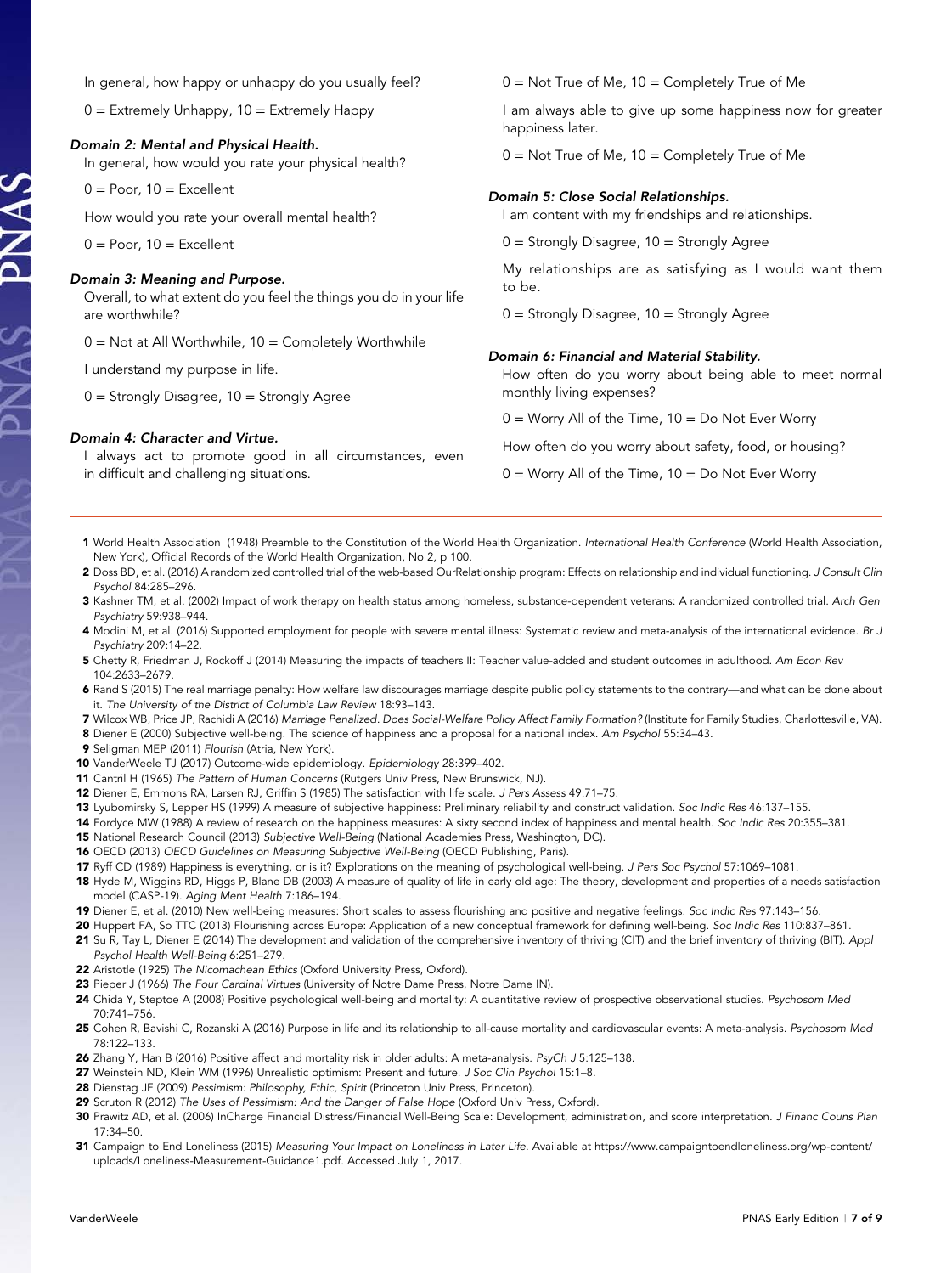- 32 Peterson C, Seligman ME (2004) Character Strengths and Virtues: A Handbook and Classification (Oxford Univ Press, Oxford).
- 33 Steger MF, Frazier P, Oishi S, Kaler M (2006) The Meaning in Life Questionnaire: Assessing the presence of and search for meaning in life. J Couns Psychol 53:80–93.
- 34 Allin P, Hand DJ (2017) New statistics for old?—measuring the wellbeing of the UK. J R Stat Soc Ser A Stat Soc 180:3-24.
- 35 NORC (2017) General Social Survey (GSS). Available at [www.norc.org/research/projects/pages/general-social-survey.aspx.](http://www.norc.org/research/projects/pages/general-social-survey.aspx) Accessed July 1, 2017.
- 36 WHO (2017) The World Health Organization World Mental Health Composite International Diagnostic Interview (WHO WMH-CIDI). Available at [https://www.](https://www.hcp.med.harvard.edu/wmhcidi/) [hcp.med.harvard.edu/wmhcidi/](https://www.hcp.med.harvard.edu/wmhcidi/). Accessed July 1, 2017.
- 37 McHugh P, Chisolm M (2013) Psychiatry and Human Flourishing. Available at [www.hopkinsmedicine.org/psychiatry/education/flourishing/images/Grand%](http://www.hopkinsmedicine.org/psychiatry/education/flourishing/images/Grand%20Rounds_Human_Flourishing.pdf) [20Rounds\\_Human\\_Flourishing.pdf.](http://www.hopkinsmedicine.org/psychiatry/education/flourishing/images/Grand%20Rounds_Human_Flourishing.pdf) Accessed July 1, 2017.
- 38 Li S, Okereke OI, Chang S-C, Kawachi I, VanderWeele TJ (2016) Religious service attendance and lower depression among women—a prospective cohort study. Ann Behav Med 50:876–884.
- 39 Stutzer A, Frey BS (2006) Does marriage make people happy, or do happy people get married? J Socio Econ 35:326-347.
- 40 VanderWeele TJ, Jackson JW, Li S (2016) Causal inference and longitudinal data: A case study of religion and mental health. Soc Psychiatry Psychiatr Epidemiol 51:1457–1466.
- 41 Putnam RD (2000) Bowling Alone: The Collapse and Revival of American Community (Simon and Schuster, New York).
- 42 Pew Research Center (2014) Record Share of Americans Have Never Married. Available at [www.pewsocialtrends.org/2014/09/24/record-share-of-americans](http://www.pewsocialtrends.org/2014/09/24/record-share-of-americans-have-never-married/)[have-never-married/](http://www.pewsocialtrends.org/2014/09/24/record-share-of-americans-have-never-married/). Accessed October 24, 2016.
- 43 Uecker JE (2012) Marriage and mental health among young adults. J Health Soc Behav 53:67-83.

**SANAS** 

S<br>A<br>7

- 44 Marks NF, Lambert JD (1998) Marital status continuity and change among young and midlife adults longitudinal effects on psychological well-being. J Fam Issues 19:652–686.
- 45 Wilcox WB (2011) Why Marriage Matters: 30 Conclusions from the Social Sciences (Institute for American Values/National Marriage Project, New York), 3rd Ed.
- 46 Wilson CM, Oswald AJ (2005) How Does Marriage Affect Physical and Psychological Health? A Survey of the Longitudinal Evidence (The Institute for the Study of Labor, Bonn, Germany), IZA Bonn Discussion Paper, No 1619.
- 47 Wood RG, Goesling B, Avellar S (2007) The Effects of Marriage on Health: A Synthesis of Recent Research Evidence (Mathematica Policy Research, Princeton). 48 Horwitz AV, White HR, Howell-White S (1996) Becoming married and mental health: A longitudinal study of a cohort of young adults. J Marriage Fam 58:895–907.
- 49 Kim HK, McKenry P (2002) The relationship between marriage and psychological well-being. J Fam Issues 23:885–911.
- 50 Lamb KA, Lee GR, DeMaris A (2003) Union formation and depression: Selection and relationship effects. J Marriage Fam 65:953-962.
- 51 Simon RW (2002) Revisiting the relationships among gender, marital status, and mental health. AJS 107:1065–1096.
- 52 Lillard LA, Panis CWA (1996) Marital status and mortality: The role of health. Demography 33:313–327.
- 53 Williams K, Umberson D (2004) Marital status, marital transitions, and health: A gendered life course perspective. J Health Soc Behav 45:81-98.
- 54 Manzoli L, Villari P, M Pirone G, Boccia A (2007) Marital status and mortality in the elderly: A systematic review and meta-analysis. Soc Sci Med 64:77-94.
- 55 Kaplan RM, Kronick RG (2006) Marital status and longevity in the United States population. J Epidemiol Community Health 60:760-765.
- 56 Sampson RJ, Laub JH, Wimer C (2006) Does marriage reduce crime? A counterfactual approach to within-individual causal effects. Criminology 44:465-508.
- 57 Waite LJ, Gallagher M (2000) The Case for Marriage (Doubleday, New York).
- 58 Aseltine RH, Jr, Kessler RC (1993) Marital disruption and depression in a community sample. J Health Soc Behav 34:237-251.
- 59 Lorenz FO, Wickrama KAS, Conger RD, Elder GH, Jr (2006) The short-term and decade-long effects of divorce on women's midlife health. J Health Soc Behav 47:111–125.
- 60 Shor E, Roelfs DJ, Bugyi P, Schwartz JE (2012) Meta-analysis of marital dissolution and mortality: Reevaluating the intersection of gender and age. Soc Sci Med 75:46–59.
- 61 Williams K (2003) Has the future of marriage arrived? A contemporary examination of gender, marriage, and psychological well-being. J Health Soc Behav 44:470–487.
- 62 Zill N, Morrison DR, Coiro MJ (1993) Long-term effects of parental divorce on parent-child relationships, adjustment, and achievement in young adulthood. J Fam Psychol 7:91–103.
- 63 McLanahan S, Sandefur G (1994) Growing Up with a Single Parent (Harvard Univ Press, Cambridge, MA).
- 64 Amato PR, Sobolewski JM (2001) The effects of divorce and marital discord on adult children's psychological well-being. Am Sociol Rev 66:900-921.
- 65 Maier EH, Lachman ME (2000) Consequences of early parental loss and separation for health and well-being in midlife. Int J Behav Dev 24:183-189.
- 66 Bureau of Labor Statistics (2015) Household data annual averages. 11b. Employed persons by detailed occupation and age. Available at [https://www.bls.gov/](https://www.bls.gov/cps/cpsaat11b.pdf) [cps/cpsaat11b.pdf.](https://www.bls.gov/cps/cpsaat11b.pdf) Accessed July 1, 2017.
- 67 McKee-Ryan F, Song Z, Wanberg CR, Kinicki AJ (2005) Psychological and physical well-being during unemployment: A meta-analytic study. J Appl Psychol 90:53–76.
- 68 Paul KI, Moser K (2009) Unemployment impairs mental health: Meta-analyses. J Vocat Behav 74:264–282.
- 69 Waddell G, Burton AK (2006) Is Work Good for Your Health and Well-Being? (The Stationary Office, London).
- 70 Lucas RE, Clark AE, Georgellis Y, Diener E (2004) Unemployment alters the set point for life satisfaction. Psychol Sci 15:8–13.
- 71 Rueda S, et al. (2012) Association of returning to work with better health in working-aged adults: A systematic review. Am J Public Health 102:541-556.
- 72 Hoffmann H, Jäckel D, Glauser S, Mueser KT, Kupper Z (2014) Long-term effectiveness of supported employment: 5-year follow-up of a randomized controlled trial. Am J Psychiatry 171:1183–1190.
- 73 van Rijn RM, Carlier BE, Schuring M, Burdorf A (2016) Work as treatment? The effectiveness of re-employment programmes for unemployed persons with severe mental health problems on health and quality of life: A systematic review and meta-analysis. Occup Environ Med 73:275–279.
- 74 Ryff CD, Heidrich SM (1997) Experience and well-being: Explorations on domains of life and how they matter. Int J Behav Dev 20:193–206.
- 75 Wilson DB, Gallagher CA, MacKenzie DL (2000) A meta-analysis of corrections-based education, vocation, and work programs for adult offenders. J Res Crime Delinq 37:347–368.
- 76 Raphael S, Winter-Ebmer R (2001) Identifying the effect of employment on crime. J Law Econ 44:259–283.
- 77 Mamun AA (2008) Effects of Employment on Marriage: Evidence from a Randomized Study of the Job Corps Program. Final Report (Mathematica Policy Research Center, Princeton).
- 78 Sayer LC, England P, Allison PD, Kangas N (2011) She left, he left: How employment and satisfaction affect women's and men's decisions to leave marriages. AJS 116:1982–2018.
- 79 Cunado J, de Gracia FP (2012) Does education affect happiness? Evidence for Spain. Soc Indic Res 108:185–196.
- 80 Powdthavee N, Lekfuangfub WN, Wooden M (2015) What's the good of education on our overall quality of life? A simultaneous equation model of education and life satisfaction for Australia. J Behav Exp Econ 54:10–21.
- 81 Oreopoulos P, Salvanes KG (2011) Priceless: The nonpecuniary benefits of schooling. J Econ Perspect 25:159-184.
- 82 Cutler DM, Llera-Muney A (2006) Education and Health: Evaluating Theories and Evidence. National Poverty Center Working Paper Series No 06-19. Available at [www.npc.umich.edu/publications/workingpaper06/paper19/working-paper06-19.pdf.](http://www.npc.umich.edu/publications/workingpaper06/paper19/working-paper06-19.pdf)
- 83 Lochner L (2011) Non-production Benefits of Education: Crime, Health, and Good Citizenship. NBER Working Paper 16722. Available at [www.nber.org/papers/](http://www.nber.org/papers/w16722) [w16722.](http://www.nber.org/papers/w16722)